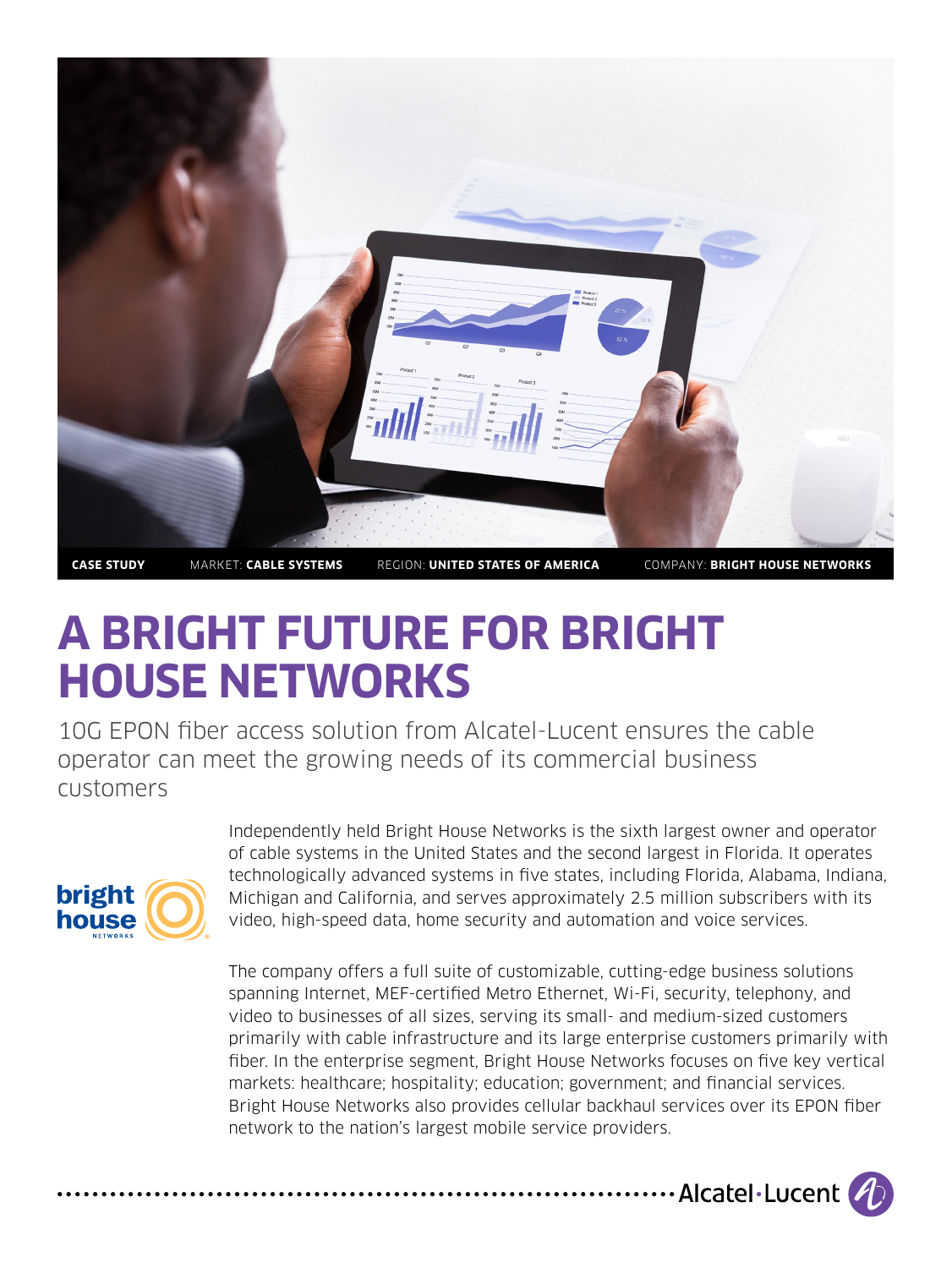

## The Challenge

In 2006, Bright House Networks deployed a 1G Ethernet passive optical network (EPON) to provide connectivity to its enterprise customers and backhaul to mobile service providers. As a fibersharing technology, EPON allows Bright House Networks to define and provision multiple customers onto one fiber. It provides customers the bandwidth they require, dedicated to them at all times, both upstream and downstream, without oversubscribing the network.

"We're big fans of EPON because it fundamentally lowers the cost of our last mile infrastructure to provide fiber-based services to commercial businesses," says Craig Cowden, Senior Vice President, Network Engineering, Operations and Enterprise Solutions at Bright House Networks. "It's the gift that keeps on giving. There are benefits from day one."

Demand for bandwidth is increasing among Bright House Networks enterprise customers. As dedicated bandwidth required for mission-critical applications grows, it's clear more capacity is required.

"We see the day coming when many of our customers will want dedicated 1G, multi-G or 10G services," says Cowden. "That's certainly the case with cell backhaul. When we first rolled it out, the typical speed to the tower was 10 Mb to 20 Mb, where now we're routinely

deploying 150 Mb, 200 Mb, even 300 Mb per tower, driven by the explosion in data traffic, in particular video streaming to mobile devices. This means you can quickly run out of bandwidth on a 1G EPON platform."

## Why Alcatel-Lucent

Bright House Networks uses a formalized request for proposal (RFP) process to select all of its infrastructure investments, and deciding which vendor would be used to upgrade the EPON network from 1G to 10G was no different.

"It was a very competitive process, with multiple equipment manufacturers interested in deploying PON solutions," said Cowden. "We thought Alcatel-Lucent brought a comprehensive and aggressive offer — from the RFI, to the RFP, to the lab testing phase, and then on to the financial negotiations. After executing on our process to thoroughly assess competitive offers, we selected Alcatel-Lucent with full confidence in their ability to help us evolve our network to meeting the growing needs of our customers."

Bright House Networks also knew from past experience that Alcatel-Lucent would deliver as promised, having previously helped to deploy their cellular backhaul network that enabled their native IP/ MPLS backbone to interface with TDM circuits that were the prevailing cell tower technology at that time.

"Shortly after we deployed our backhaul solution, mobile service providers started to convert to native Ethernet interfaces at the cell towers to get to the much larger bandwidth they needed," said Cowden. "The solution we put in place, which uses the Alcatel-Lucent 7705 and Alcatel-Lucent 7750, enabled circuit emulation across a native Ethernet packet network. Migration from TDM to Ethernet basically became a desktop exercise. Other service providers had real challenges and had to use more expensive and less efficient solutions like Ethernet over SONET, for example."

*"Alcatel-Lucent really helped us to be near the leading edge with that solution, and the 10G EPON solution we're currently deploying from Alcatel-Lucent will help match our enterprise customer and cellular backhaul capacity requirements for the foreseeable future," continued Cowden.*

# The Solution

Bright House Networks selected the Alcatel-Lucent EPON fiber access solution to upgrade its platforms from 1G to 10G. Comprised of the Alcatel-Lucent 7360 Intelligent Services Access Manager (ISAM) FX product family card and optical network unit (ONU), the solution can simultaneously support multiple fiber technologies (1G EPON, GPON, CWDM-P2P, and 10G-EPON).

The 7360 ISAM FX also has DOCSIS® provisioning of EPON (DPoE™) integrated in the platform which, when deployed, will allow Bright House Networks to more easily provision and support fiber-based services on a greater scale. DPoE reduces operational expenses by allowing service providers to activate and manage EPONbased network services while using DOCSIS-based back office systems. It ensures vendor interoperability between the OLT and CPE devices from various vendors in the EPON ecosystem.